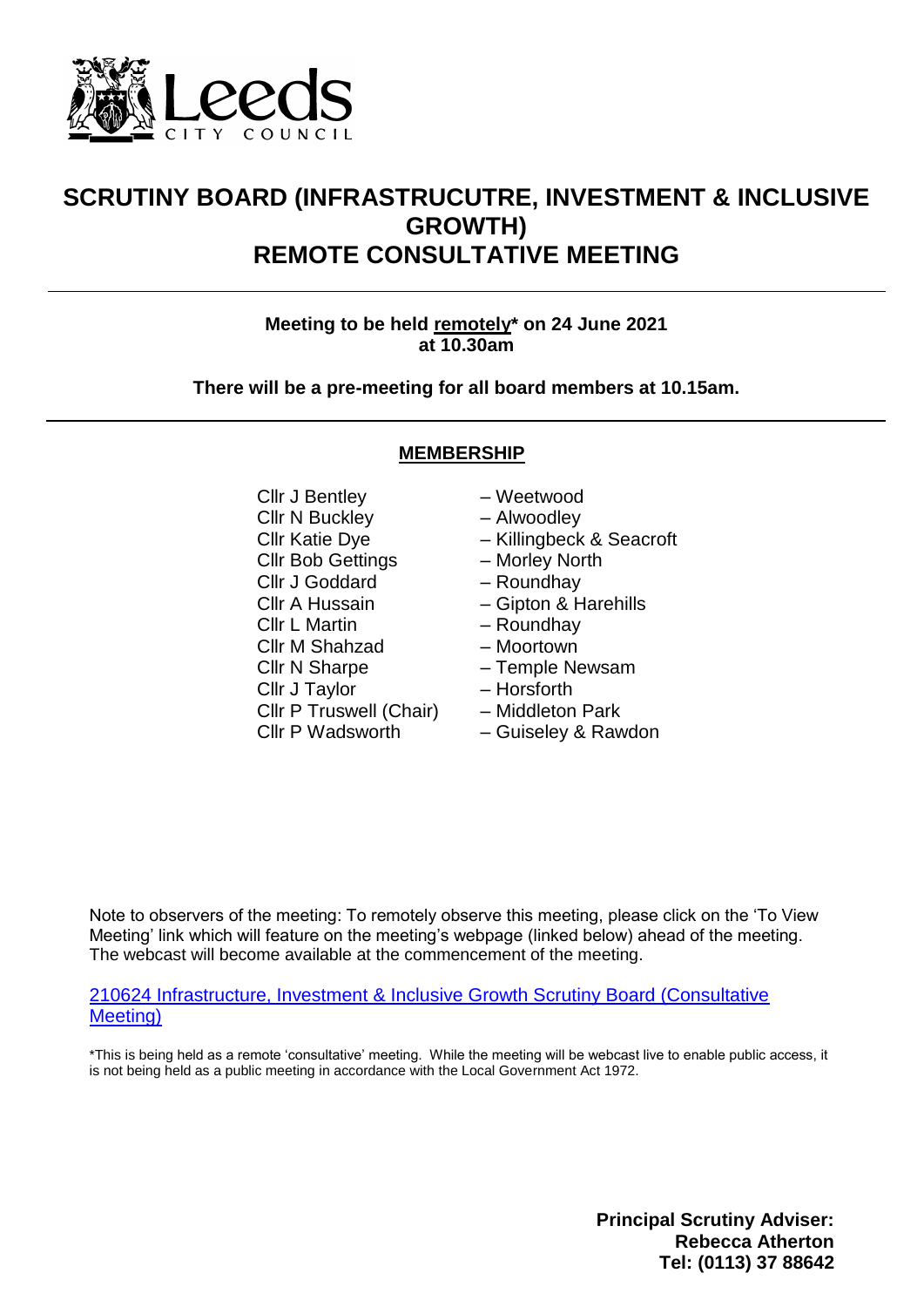## **A G E N D A**

| <b>Item</b><br><b>No</b> | <b>Ward/Equal</b><br><b>Opportunities</b> | <b>Item Not</b><br>Open |                                                                                                                                                                                                                                 | Page<br><b>No</b> |
|--------------------------|-------------------------------------------|-------------------------|---------------------------------------------------------------------------------------------------------------------------------------------------------------------------------------------------------------------------------|-------------------|
| 1                        |                                           |                         | <b>DECLARATIONS OF DISCLOSABLE</b><br><b>PECUNIARY INTERESTS</b>                                                                                                                                                                |                   |
|                          |                                           |                         | To disclose or draw attention to any disclosable<br>pecuniary or other interests for the purposes of<br>Section 31 of the Localism Act 2011 and<br>paragraphs 13-16 of the Members' Code of<br>Conduct.                         |                   |
| 2                        |                                           |                         | <b>MINUTES</b>                                                                                                                                                                                                                  | $5 - 10$          |
|                          |                                           |                         | To note for information the draft minutes of the<br>Infrastructure, Investment and Inclusive Growth<br>Scrutiny Board meeting held on 7 April 2021.                                                                             |                   |
| 3                        |                                           |                         | <b>SCRUTINY BOARD TERMS OF REFERENCE</b>                                                                                                                                                                                        | $11 -$<br>30      |
|                          |                                           |                         | To consider a report from the Head of Democratic<br>Services presenting the Scrutiny Board's Terms of<br>Reference.                                                                                                             |                   |
| 4                        |                                           |                         | <b>PERFORMANCE UPDATE</b>                                                                                                                                                                                                       | $31 -$<br>56      |
|                          |                                           |                         | To consider the report of the Director of City<br>Development, which presents a summary of<br>2020/21 performance data and provides an update<br>on progress in delivering the relevant priorities in<br>the Best Council Plan. |                   |
| 5                        |                                           |                         | <b>CONNECTING LEEDS CONSULTATION</b><br><b>UPDATE</b>                                                                                                                                                                           | $57 -$<br>70      |
|                          |                                           |                         | To consider a summary of the Connecting Leeds<br>consultation results ahead of further analysis and a<br>full consultation report.                                                                                              |                   |